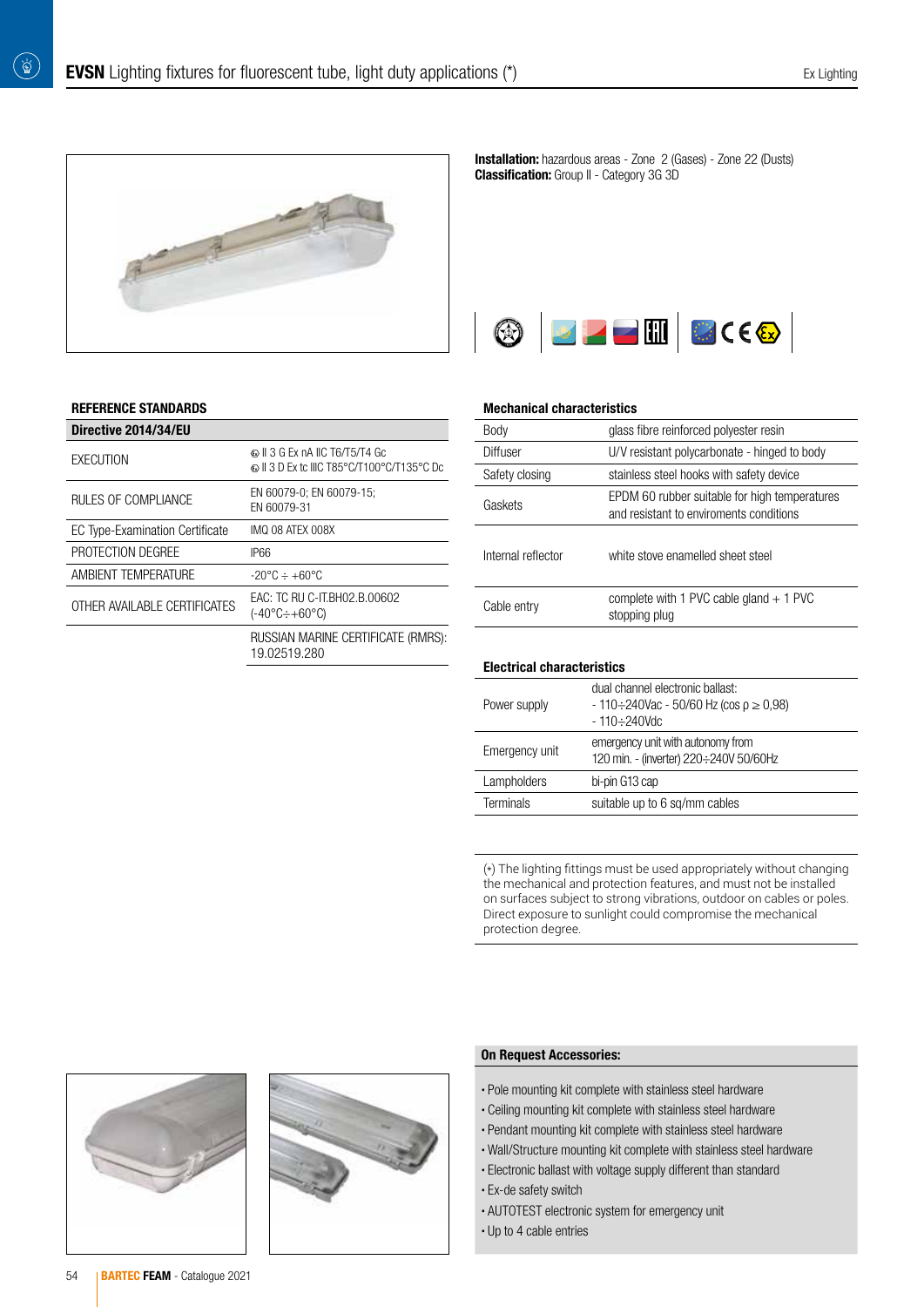T6  $(AT = 40^{\circ}C)$  T 85 °C

T4  $(AT = 60^{\circ}C)$  T135°C

T6  $(AT = 40^{\circ}C)$  T 85°C

T4  $(AT = 60^{\circ}C)$  T135<sup>°</sup>C

T6  $(AT = 40^{\circ}C)$  T 85 °C

T4  $(AT = 60^{\circ}C)$  T135°C

FLUORESCENT LIGHTING FIXTU

| <b>TEMPERATURE</b><br>CLASS (GAS) | <b>TEMPERATURE CLASS</b><br>(DUSTS)                                                               | <b>LAMPHOLDER</b> | <b>CABLE ENTRY WITH</b><br><b>CABLE GLAND</b> | <b>EMERGENCY</b><br>UNIT | <b>AUTONOMY</b> | <b>DETAIL</b> |
|-----------------------------------|---------------------------------------------------------------------------------------------------|-------------------|-----------------------------------------------|--------------------------|-----------------|---------------|
|                                   | LIGHTING FIXTURES FOR SINGLE AND TWIN LAMPS - POWER SUPPLY (110÷240Vac - 50/60 Hz) - (110÷240Vdc) |                   |                                               |                          |                 |               |
| T6 $(AT = 40^{\circ}C)$           | T 85°C                                                                                            |                   |                                               |                          |                 |               |
| $T5$ (AT = 50°C)                  | $T100^{\circ}$ C                                                                                  | G <sub>13</sub>   | 2 x M20                                       | ۰                        |                 | Α             |
| $(AT = 60^{\circ}C)$<br>T4        | T135°C                                                                                            |                   |                                               |                          |                 |               |

T5 (AT = 50°C) T100°C (G13 | 2 x M20 - | - | A

T5 (AT = 50°C) T100°C (G13 | 2 x M20 - | - | A

T5 (AT = 50°C) T100°C (G13 2 x M20 - C - A

#### Technical data

EVSN118EL 1 x 18W

EVSN136EL 1 x 36W

EVSN218EL 2 x 18W

EVSN236EL 2 x 36W

CODE LAMP TEMPERATURE

| EMERGENCY FLUORESCENT LIGHTING FIXTURES FOR SINGLE AND TWIN LAMPS - POWER SUPPLY (inverter) 220÷240V - 50/60Hz |                         |                              |                 |                 |         |            |          |   |
|----------------------------------------------------------------------------------------------------------------|-------------------------|------------------------------|-----------------|-----------------|---------|------------|----------|---|
|                                                                                                                | T6 $(AT = 40^{\circ}C)$ | $T85^{\circ}$ C              |                 |                 |         |            |          |   |
| EVSNE136EL                                                                                                     | 1 x 36W                 | $T5$ (AT = 50°C)             | $T100^{\circ}C$ | G <sub>13</sub> | 2 x M20 | 4.8V - 4Ah | 120 min. | A |
|                                                                                                                |                         | $T4$ (AT = 60°C)             | $T135^{\circ}C$ |                 |         |            |          |   |
| EVSNE158EL                                                                                                     | 1 x 58W                 | $T5$ (AT = 60°C)             | $T100^{\circ}C$ | G <sub>13</sub> | 2 x M20 | 4.8V - 4Ah | 120 min. | A |
|                                                                                                                |                         | $T6$ (AT = 40°C)             | $T85^{\circ}$ C | G <sub>13</sub> | 2 x M20 | 4.8V - 4Ah | 120 min. | Α |
| EVSNE218EL                                                                                                     | 2 x 18W                 | $(AT = 50^{\circ}C)$<br>T5 I | $T100^{\circ}C$ |                 |         |            |          |   |
|                                                                                                                |                         | $(AT = 60^{\circ}C)$<br>Τ4   | $T135^{\circ}C$ |                 |         |            |          |   |
|                                                                                                                |                         | T6 $(AT = 40^{\circ}C)$      | $T85^{\circ}$ C |                 |         | 4.8V - 4Ah | 120 min. | Α |
| EVSNE236EL                                                                                                     | 2 x 36W                 | $T5$ (AT = 50°C)             | $T100^{\circ}C$ | G <sub>13</sub> | 2 x M20 |            |          |   |
|                                                                                                                |                         | $T4$ (AT = 60°C)             | $T135^{\circ}C$ |                 |         |            |          |   |
| EVSNE258EL                                                                                                     | 2 x 58W                 | $(AT = 60^{\circ}C)$<br>T5 I | T100°C          | G13             | 2 x M20 | 4.8V - 4Ah | 120 min. | Α |

EVSN158EL | 1 x 58W | T5 (AT = 60°C) | T100°C | G13 | 2 x M20 | - | - | A

EVSN258EL 2 x 58W T5 (AT = 60°C) T100°C G13 2 x M20 - A

## Technical features

| <b>CODE</b> | $A$ [mm] | $B$ [mm] | $C$ [mm] | $D$ [mm] | WIGHT [Kg] | <b>CABLE ENTRY</b> | <b>DETAIL</b> |
|-------------|----------|----------|----------|----------|------------|--------------------|---------------|
| EVSN118EL   | 665      | 97       | 99       | 390      | .42        | 2 x M20            |               |
| EVSN136EL   | 1282     | 97       | 99       | 800      | 2.15       | 2 x M20            |               |
| EVSN158EL   | 1578     | 97       | 99       | 1100     | 2.94       | 2 x M20            |               |
| EVSN218EL   | 665      | 140      | 99       | 390      | 2.52       | 2 x M20            |               |
| EVSN236EL   | 1282     | 140      | 99       | 800      | 2.72       | 2 x M20            |               |
| EVSN258EL   | 1578     | 140      | 99       | 1100     | 3,93       | 2 x M20            |               |

## Reference details

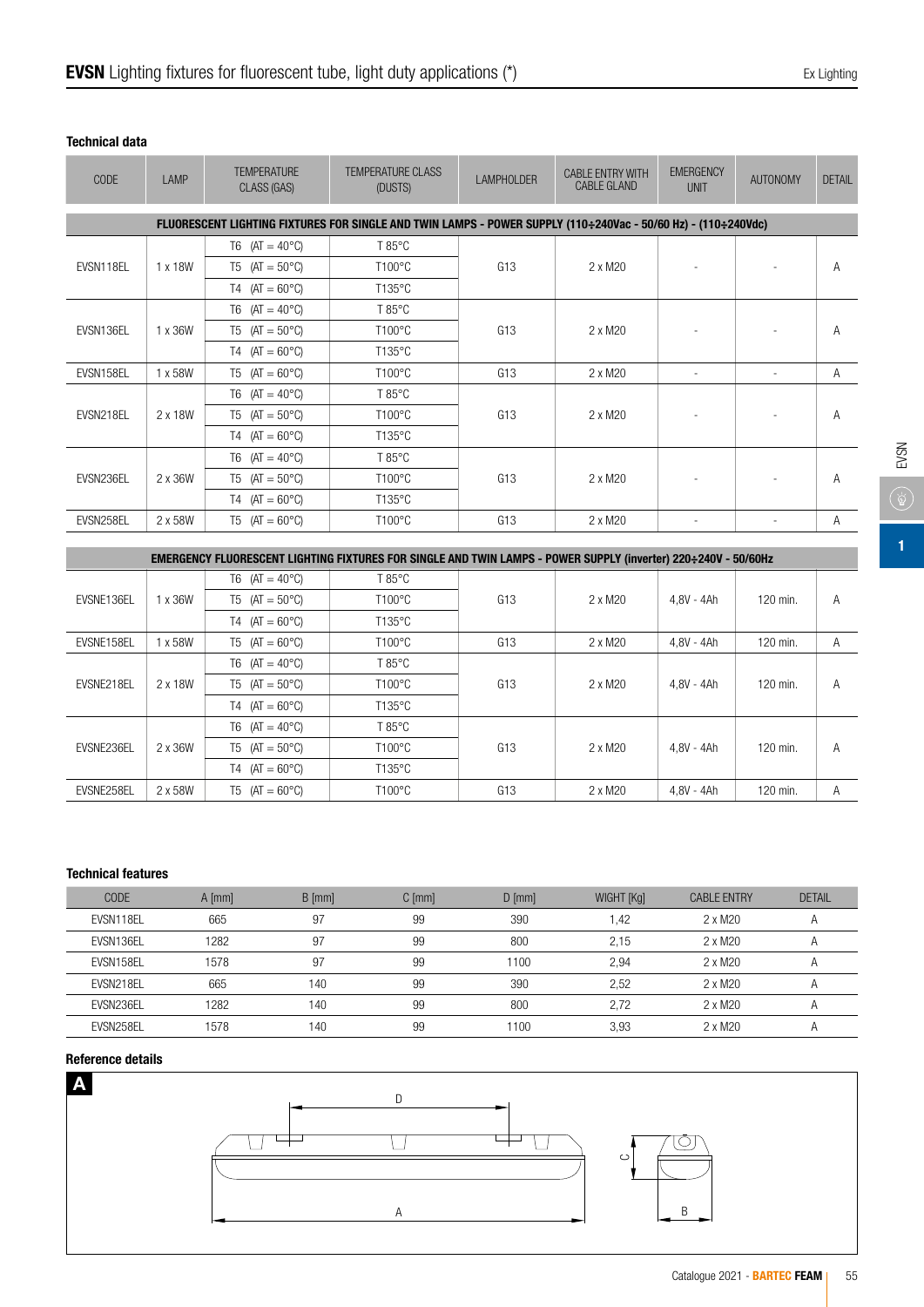# Reference details

 $\begin{pmatrix} \overleftrightarrow{\mathbf{Q}} \end{pmatrix}$ 

| <b>CODE</b> | $A$ [mm] | $B$ [mm] | $C$ [mm] | $D$ [mm] | WIGHT [Kg] | <b>CABLE ENTRY</b> | <b>DETAIL</b>  |
|-------------|----------|----------|----------|----------|------------|--------------------|----------------|
| EVSNE136EL  | 1282     | 97       | 99       | 800      | 3,40       | 2 x M20            | Α              |
| EVSNE158EL  | 1578     | 97       | 99       | 1100     | 4,64       | 2 x M20            | $\overline{A}$ |
| EVSNE218EL  | 665      | 140      | 99       | 390      | 3.77       | 2 x M20            | A              |
| EVSNE236EL  | 1282     | 140      | 99       | 800      | 3.97       | 2 x M20            | A              |
| EVSNE258EL  | 1578     | 140      | 99       | 1100     | 6,18       | 2 x M20            | A              |

# **EVSN** Installation and mounting details



## Wall/structure mounting





Pole mounting